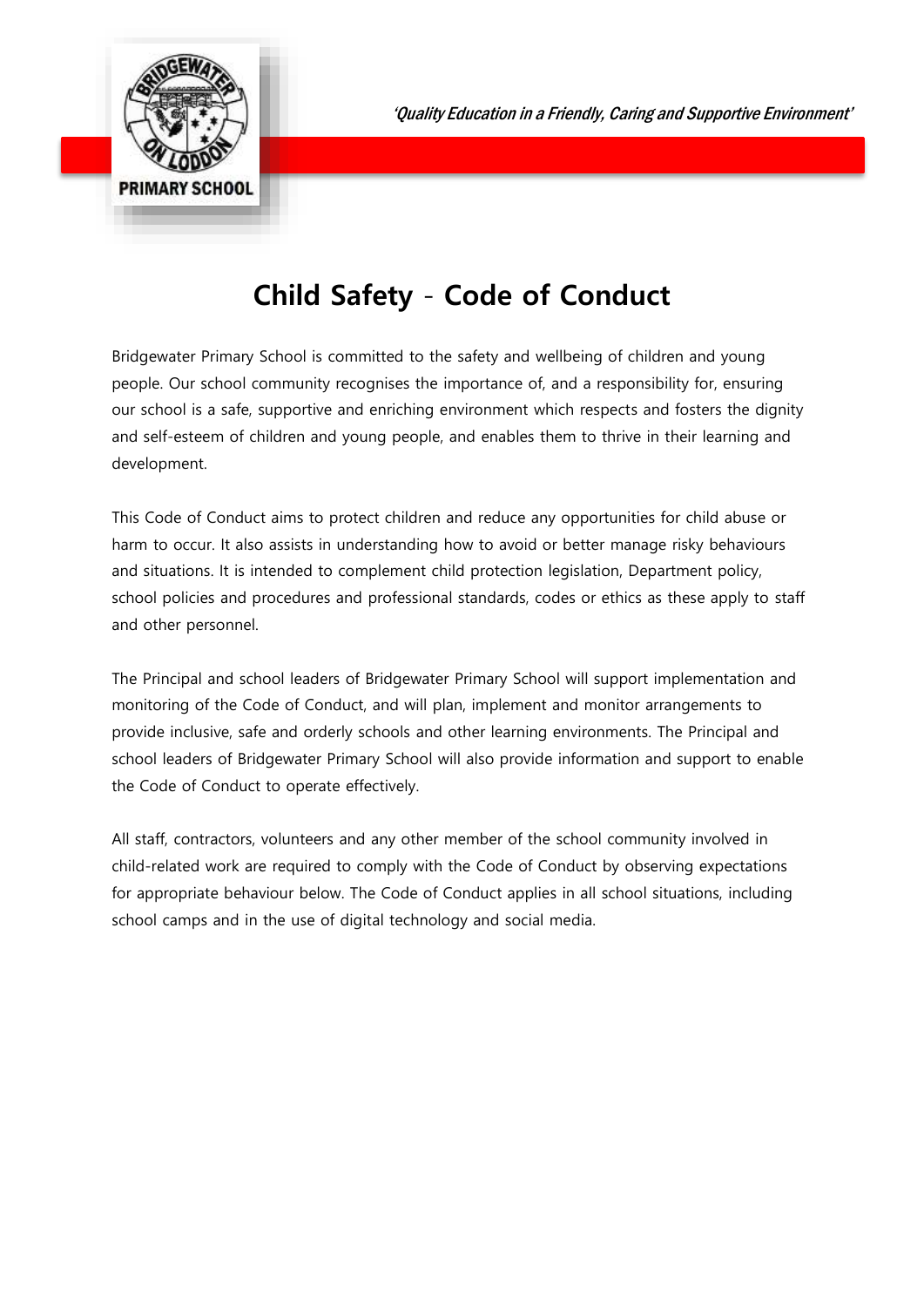## **Acceptable behaviours**

As staff, volunteers, contractors, and any other member of the school community involved in child-related work individually, we are responsible for supporting and promoting the safety of children by:

- upholding the school's statement of commitment to child safety at all times adhering to the school's child safe policy.
- treating students and families in the school community with respect both within the school environment and outside the school environment as part of normal social and community activities.
- listening and responding to the views and concerns of students, particularly if they are telling you that they or another child has been abused or that they are worried about their safety/the safety of another child
- promoting the cultural safety, participation and empowerment of Aboriginal and Torres Strait Islander students
- promoting the cultural safety, participation and empowerment of students with culturally and/or linguistically diverse backgrounds
- promoting the safety, participation and empowerment of students with a disability
- reporting any allegations of child abuse or other child safety concerns to the principal or assistant principal
- understanding and complying with all reporting or disclosure obligations (including mandatory reporting) as they relate to protecting children from harm or abuse.
- if child abuse is suspected, ensuring as quickly as possible that the student(s) are safe and protected from harm.